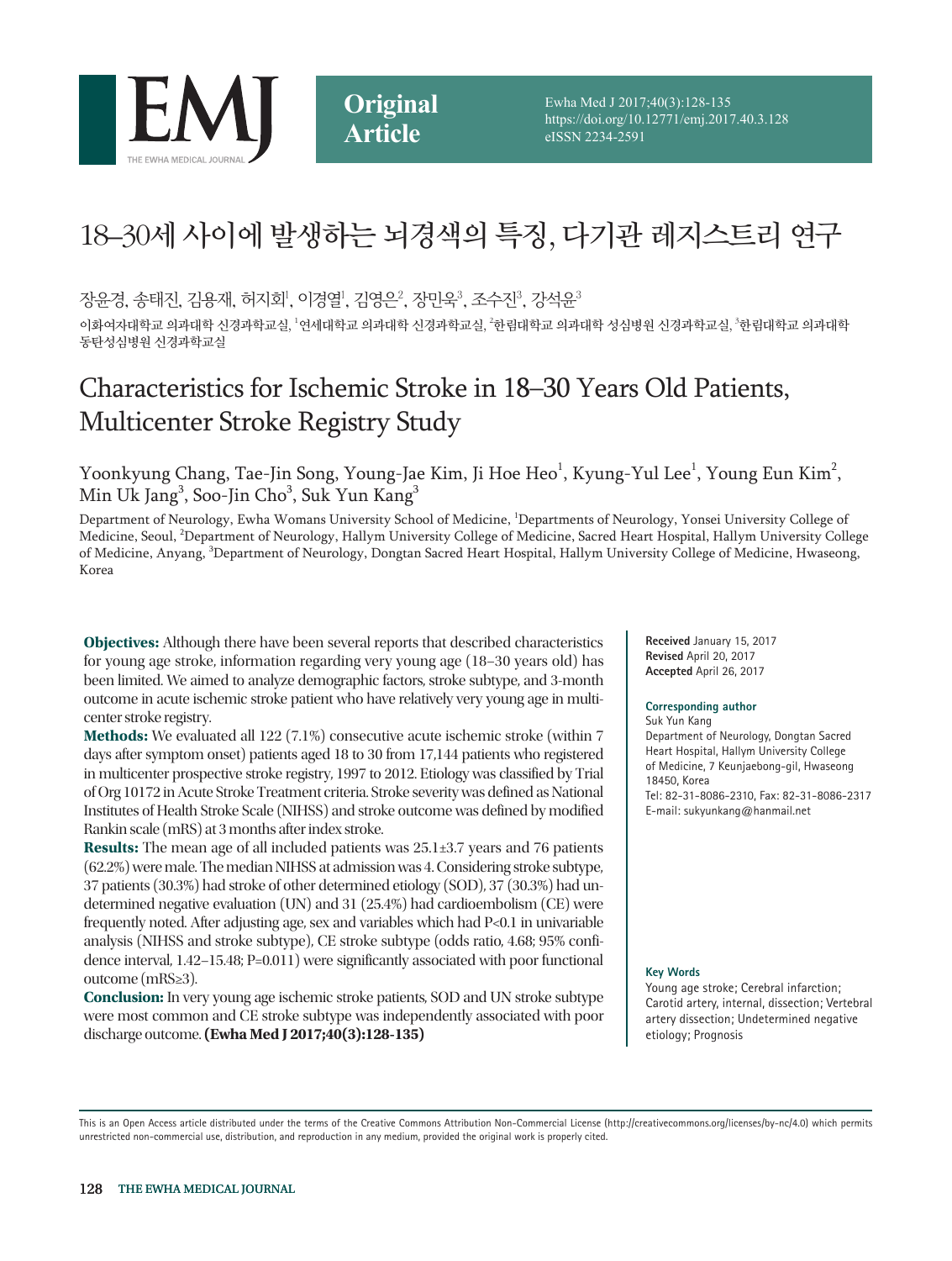EMI

## 서 론

젊은 나이에 발생하는 뇌경색은 중, 장년 때 발생하는 뇌경색과 비교하여 발생 빈도도 드물고 뇌경색의 주요 원인도 다르다[1]. 젊 은 나이에 발생하는 뇌경색의 주요 원인은 심장성 색전증이거나 비동맥경화성 혈관질환으로 상대적으로 동맥경화증 및 소혈관질 환으로 인한 뇌경색은 드물다고 알려져 있다[2,3].

한편, 우리나라의 뇌경색 발생률은 식생활습관의 서구화와 고 혈압, 고지혈증 등의 위험인자가 젊은 나이에도 불구하고 많아 짐에 따라 젊은 나이에 발생하는 뇌경색의 빈도가 높아지고 있다 [4]. 더구나, 이전에는 40–45세 미만의 환자는 동맥경화증 및 소 혈관질환으로 인한 뇌경색이 드물었지만 최근에는 기존의 보고와 비교하였을 때 상대적으로 동맥경화증 및 소혈관질환으로 인한 뇌경색의 발생빈도가 높아지고 있어 뇌경색의 주요원인 및 기전 의 분포도 변화하고 있을 것으로 추측된다[5]. 따라서, 이전에는 40–45세 미만에서 발생한 뇌경색 환자를 젊은 나이에 발생하는 뇌경색이라고 생각했지만 상대적으로 좀 더 이른 나이에 발생하 는 뇌경색 환자를 "젊은 나이에 발생한 뇌경색"으로 다시 고려하 여 뇌경색의 특성을 파악할 필요가 있다. 30세 이전의 젊은 성인 은 대학이나 군대 등의 집단생활을 할 기회가 많고, 결혼이나 독 립 등의 생활의 변동기이다. 또한 최근 유럽에서 시행된 연구에서 30세 이전에 발생한 뇌졸중으로 입원하는 환자수가 1990년대 이 후로 계속 증가되고 있음이 보고된 바 있다[6]. 그러나, 아직까지 우리나라에서 이전 기준보다 이른 나이, 즉 30세 이전에 발생하는 뇌경색 환자의 특성에 대한 연구는 부족한 실정이다.

이에 본 연구자들은 다기관 전향적 레지스트리를 이용하여 30 세 이전에 발생하는 뇌경색 환자의 동반질환, 위험인자, 뇌경색의 기전 및 예후에 대해 확인해보고자 하였다.

## 방 법

#### 1. 대상 및 방법

1997년 1월부터 2012년 12월까지 서울, 경기 및 강원지역 8곳의 대학병원에 급성 뇌경색으로 입원한 환자 중에서 나이가 30세 이 하이고 뇌경색 관련 증상 발생 7일 이내에 각 병원에 내원하여 뇌 전산화단층촬영술(computed tomography, CT) 또는 뇌 자기공명 영상(magnetic resonance imaging, MRI)에서 급성 뇌경색으로 진 단되어 입원한 환자를 후향적으로 연구에 포함하였다[7-10]. 또 한 31–44세, 45세 이상의 급성 뇌경색 환자와의 뇌경색의 아형을 비교 분석하기 위해 이화여자대학교 목동병원에 동일 기간에 입 원한 환자를 연구에 포함하였다. 본 연구는 각 병원의 임상시험윤 리심사위원회로부터 승인을 받았으며 후향적 연구이기 때문에 동 의서는 받지 않았다. 각 병원의 전향적 레지스트리로부터 본 연구 에 포함된 환자 중에서 병원간 중복되는 환자는 없었다.

모든 대상환자는 각 병원의 뇌경색 영상 프로토콜에 따라 뇌 CT, 뇌 MRI, 전산화단층혈관조영술(computed tomography angiography, CTA), 자기공명혈관조영술(magnetic resonance angiography, MRA), 필요 시 디지털감산혈관조영술(digital subtraction angiography, DSA)을 시행하였다. 또한, 각 병원마다 기본적 으로 직업을 포함한 인구학적 정보와 과거력을 파악하였고 신체 검사 및 신경학적 진찰을 시행하였다. 심전도검사, 흉부방사선촬 영, 뇌 CT 또는 뇌 MRI, MRA 및 기본적인 혈액검사를 모든 환 자에서 시행하였다. 뇌경색의 원인이 명확하지 않은 경우 각 병원 의 판단 하에 추가적으로 24시간 홀터 검사, 경흉부 초음파검사, 경식도 초음파검사, 그리고 호모시스테인, 항핵항체(anti-nuclear antibody), 항중성구세포질항체(anti-neutrophil cytoplasmic antibody)와 항카디오리핀항체(anti-cardiolipin antibody)를 포함한 자가면역항체, S단백질, C단백질, 항트롬빈결핍 혹은 기능저하관 련 혈액검사를 추가로 시행하였다.

뇌경색 위험인자 중 고혈압은 입원 중 안정 시 혈압이 140/90 mmHg 이상 또는 고혈압약을 이미 복용하고 있던 경우로 정의하 였다. 당뇨병의 유무는 내원 당시 공복혈당이 126 mg/dL 이상, 무 작위로 측정한 혈당이 200 mg/dL 이상, 당화혈색소가 6.5% 이 상 그리고 경구 혹은 주사제로 혈당강하제를 투여하고 있던 경우 중에서 한 가지 이상에 해당할 경우 당뇨병이 있다고 정의하였다. 고지혈증은 공복 혈청 총 콜레스테롤 수치가 240 mg/dL 이상 또 는 저밀도 콜레스테롤 수치가 160 mg/dL이거나 고지혈증약을 복 용 중인 경우로 하였다. 흡연력은 뇌경색으로 입원 당시 흡연 중이 었거나 금연 후 1년 미만인 경우로 하였으며 음주력은 평소 1주일 에 300 g 이상의 에탄올을 섭취하는 경우로, 최근 음주력은 뇌경 색 발생 1주일 이내에 300 g 이상의 에탄올을 섭취한 경우로 정의 하였다[8,11,12].

직업은 무직, 화이트 칼라, 군인, 학생, 블루 칼라로 분류하였으 며 뇌경색 발생시의 상태는 편의상 깨어있었으나 활동 중이 아니 었을 때(resting), 운동을 포함한 동작을 취하고 있을 때(vigorous activity), 수면 중 또는 기상 시 발견된 경우(sleep or wake-up)로 나누어 분석을 시행하였다.

뇌경색 기전의 분류는 각 병원 모두 Trial of Org 10172 in Acute Stroke Treatment (TOAST) 분류를 기준으로 하였다[13]. 두 명의 저자(SYK, KYL)가 전체병원의 자료 및 영상을 취합하여 독립적으로 뇌경색 기전을 분류하였으며 의견이 불일치하는 경우 다른 저자(TJS)와 합의 하에 분류를 하였다. TOAST 분류에 의거 하여 뇌경색 기전을 각각 큰동맥죽상경화증(large artery atherosclerosis, LAA), 소혈관질환(small vessel occlusion, SVO), 심장 성 색전증(cardioembolism, CE), 다른원인뇌졸중(stroke of other determined etiology, SOD) 및 원인불명뇌졸중(stroke of unde-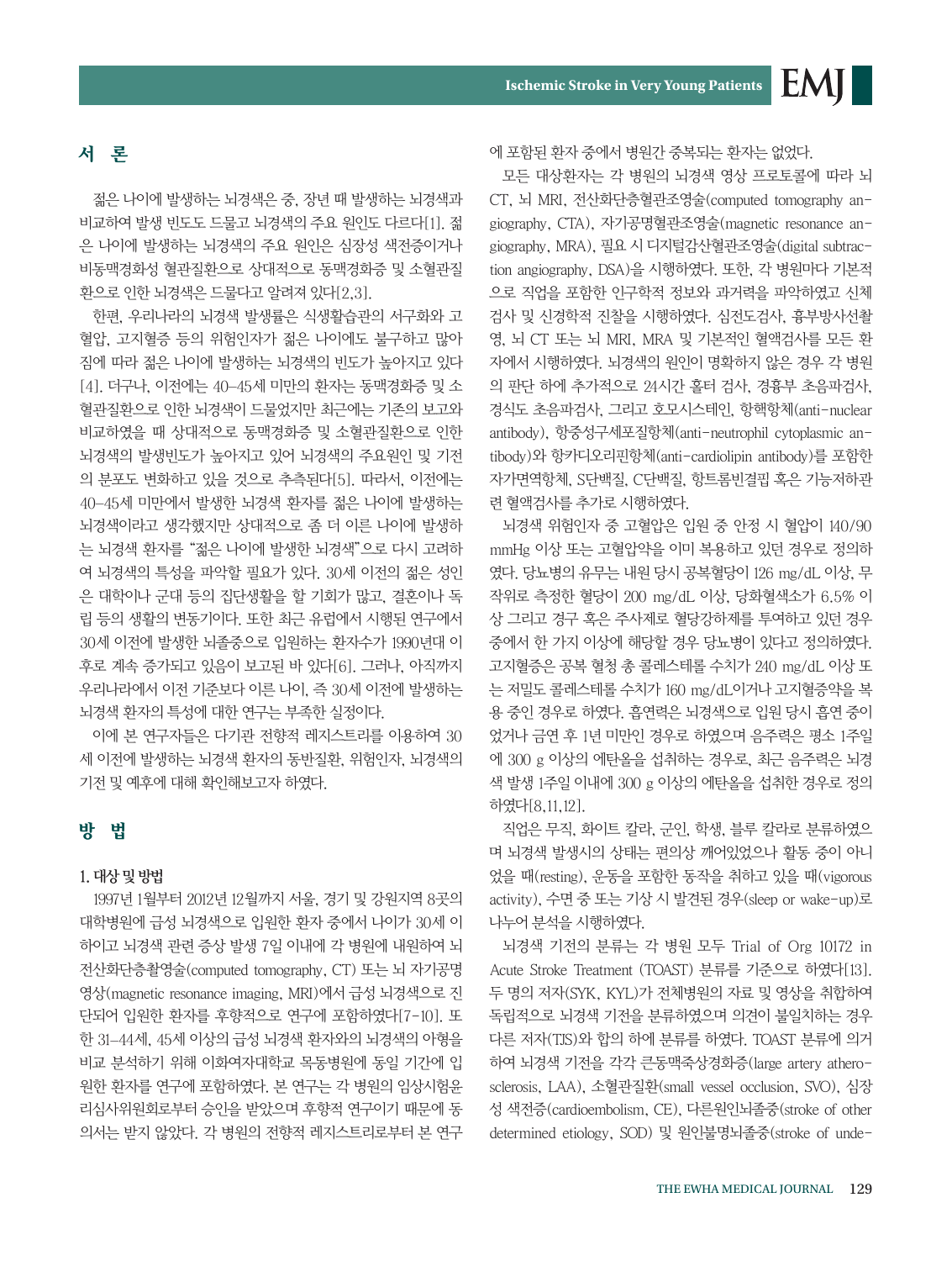termined etiology)으로 나누었다. 원인불명뇌졸중은 두 가지 이상 의 원인에 의한 경우(two or more causes identified, UT), 원인미 상(negative evaluation, UN)로 다시 나누었다. SVO에는 UN으로 분류된 환자에서 관통동맥 영역의 열공경색이지만 고전적 열공증 후군이 아니거나 뇌경색 크기가 15 mm 이상이면서 20 mm 미만 인 경우(n=2)도 포함하였다. SOD 중 혈관박리는 이전 연구의 방 법을 참조하여 CTA, MRA 또는 DSA상에서 뇌혈관에 다음과 같 은 소견 중에 하나 이상이 관찰될 때로 정의하였다: 길게 가늘어 지는 양상의 혈관 협착(long tapered arterial stenosis), 길게 가늘 어지는 양상의 혈관 폐쇄(tapered occlusion), 가성동맥류(pseudoaneurysm), 내막 피판(intimal flap), 이중 내강(double lumen), 벽내 혈종(intramural hematoma)[13,14].

뇌경색의 중증도는 입원 당시의 미국국립보건원뇌졸중척도 (National Institute of Health Stroke Scale, NIHSS)로 정하였으 며 신경학적 예후 평가는 3개월 째 수정 Rankin 척도(modified Rankin scale, mRS)를 이용하여 평가하였다. mRS는 각 병원에 속한 연구자 또는 연구간호사가 대면 또는 전화로 평가하였다.

## 2. 통계분석

통계프로그램은 SPSS ver. 21.0 (IBM Corp, Armonk, NY,

|  |  |  |  |  | Table 1. Demographic and clinical data of included patients |  |
|--|--|--|--|--|-------------------------------------------------------------|--|
|--|--|--|--|--|-------------------------------------------------------------|--|

| Variable                      | $mRS < 3 (n=95)$ | $mRS \ge 3 (n=27)$ | Total $(N=122)$ | P-value |
|-------------------------------|------------------|--------------------|-----------------|---------|
| Male sex                      | 61(64.2)         | 15 (55.6)          | 76 (62.3)       | 0.413   |
| Age (yr)                      | $25.1 \pm 3.8$   | $24.8 + 3.3$       | $25.1 \pm 3.7$  | 0.646   |
| Risk factor                   |                  |                    |                 |         |
| Hypertension                  | 12 (12.6)        | 3(11.1)            | 15(12.3)        | 0.832   |
| Diabetes mellitus             | 1(1.1)           | 0                  | 1(0.8)          | 0.592   |
| Dyslipidemia                  | 8(8.4)           | $\mathbf 0$        | 8(6.6)          | 0.119   |
| Smoking                       | 45 (47.4)        | 9(33.3)            | 54 (44.3)       | 0.195   |
| Regular alcohol intake        | 23 (24.2)        | 7(25.9)            | 30(24.6)        | 0.855   |
| Recent alcohol intake         | 8(8.4)           | $\mathbf 0$        | 8(6.6)          | 0.126   |
| Atrial fibrillation           | 2(2.1)           | 5(18.5)            | 7(5.7)          | 0.001   |
| Occupation situation          |                  |                    |                 | 0.140   |
| Without routine job           | 13 (13.7)        | 7(25.9)            | 20 (16.4)       |         |
| White collar                  | 37 (38.9)        | 4(18.9)            | 41 (33.6)       |         |
| Soldier                       | 22(23.2)         | 6(22.2)            | 28 (23.0)       |         |
| Student                       | 20(21.1)         | 9(33.3)            | 29 (23.8)       |         |
| Blue collar                   | 3(3.2)           | 1(3.7)             | 4(3.3)          |         |
| Activity at stroke occurrence |                  |                    |                 | 0.183   |
| Resting                       | 68 (71.6)        | 23 (85.2)          | 91 (74.6)       |         |
| Vigour activity               | 17 (17.9)        | 1(3.7)             | 18 (14.8)       |         |
| Wake-up stroke                | 10(10.5)         | 3(11.1)            | 13(10.7)        |         |
| Stroke classification         |                  |                    |                 | 0.028   |
| Large artery atherosclerosis  | 8(8.4)           | 2(7.5)             | 10(8.3)         |         |
| Small vessel occlusion        | 7(7.4)           | $\overline{0}$     | 7(5.7)          |         |
| Cardioembolism                | 18 (18.9)        | 13 (48.1)          | 31(25.4)        |         |
| Other determined etiology     | 30(31.6)         | 7(25.9)            | 37(30.3)        |         |
| Undetermined negative         | 32 (33.7)        | 5(18.5)            | 37 (30.3)       |         |
| <b>NIHSS</b>                  | $3(1-5)$         | $12(9-14)$         | $4(2-8)$        | 0.001   |

Values are presented as mean±standard deviation, number (%), or median (interquartile range).

mRS, modified Rankin scale at 3 months after index stroke; NIHSS, National Institute of Health Stroke Scale.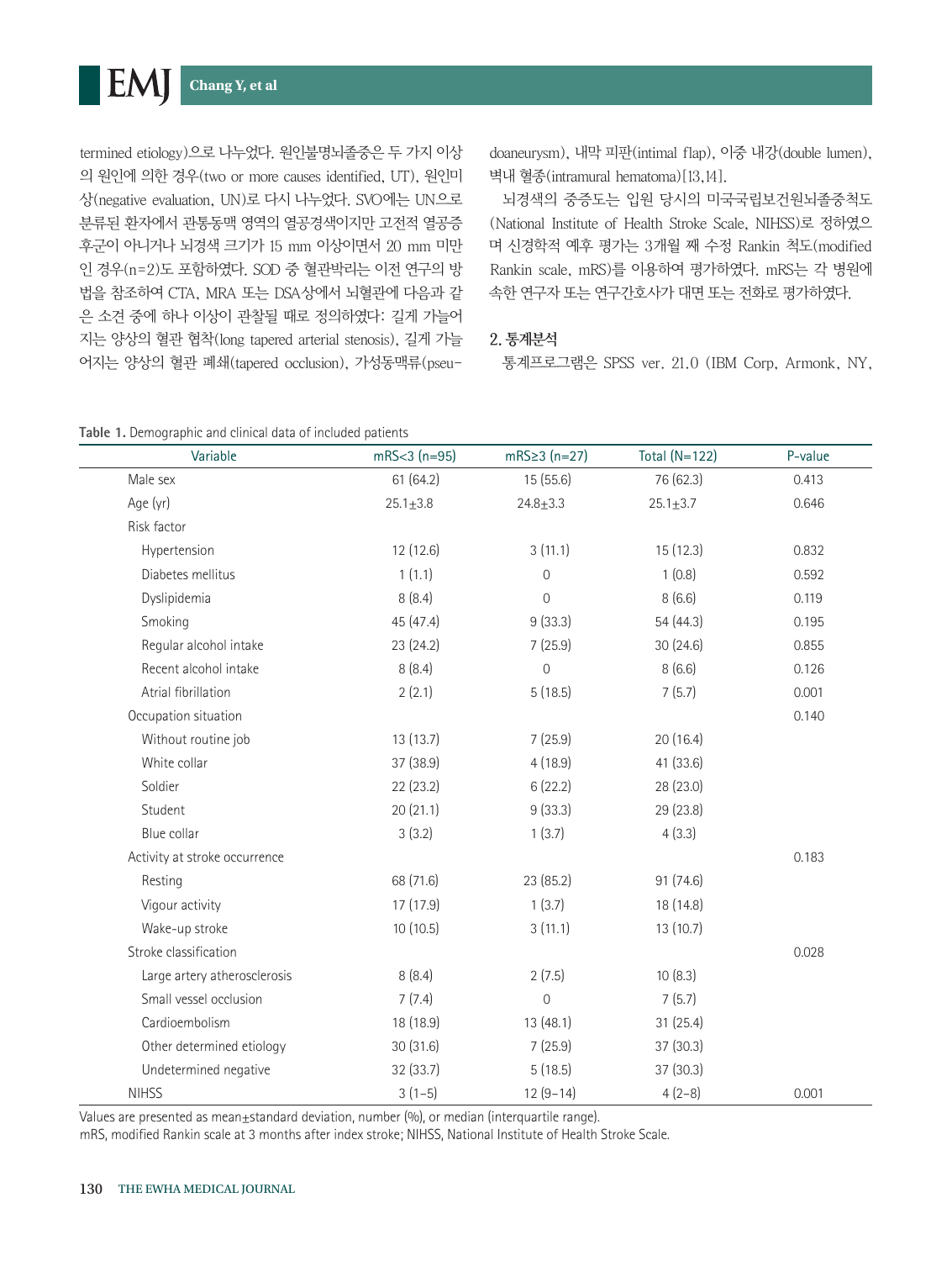USA)을 사용하였다. 퇴원시의 mRS를 각각 0–2, 3–6으로 나누 어 두 군의 인구학적 특성, 위험인자, 발병 당시의 상황, 뇌경색 기전의 분류, NIHSS를 연속형 변수들은 independent-test 또는 Mann-Whitney U test로 검정을 시행하였고 이분형, 명목형 변수 들은 카이제곱검정 또는 Fisher의 정확한 검정을 시행하여 비교하 였다. 퇴원시의 mRS와 관련되어 있는 독립적인 인자를 확인하기 위해 단변량 로지스틱 회귀분석에서 P값이 0.1 미만인 변수와 나 이와 성별을 다변량 로지스틱 분석에 보정하였다. 양측검정으로 P 값이 0.05 미만인 경우를 유의하다고 정하였다.

## 결 과

## 1. 인구학적 특성, 검사 시행 빈도 및 위험인자 비교

본 연구에서 해당기간 동안의 7곳의 병원에 급성 뇌경색으로 입 원한 환자는 총 17,144명이었으며 이중에서 18–30세 이하에 발 생한 환자는 122명(0.7%)이었다(이대목동병원 3,618명 중 21명, 0.1%; 신촌세브란스병원 6,726명 중 58명, 0.3%; 강남세브란스 병원 1,923명 중 17명, 0.1%; 한림대 의료원—강남, 강동, 평촌, 한강, 춘천—4,877명 중 26명, 0.2%). 본 연구에 포함된 122명 의 평균나이는 25.1±3.7세였고, 남자는 76명(62.2%)이었다. 뇌 경색 증상 발생 당시 상황으로는 깨어있었으나 활동 중이 아니었 을 때 뇌경색이 발생한 경우가 91명(74.6%)로 가장 흔하였으며 동작을 취하고 있을 때(14.8%), 수면 중 또는 기상 시 발견된 경 우(10.7%) 순으로 빈도가 높았다. 전체환자 중 7명(5.7%)이 정 맥 내 혈전용해제를 투여 받았으며, 2명(1.6%)은 정맥 내 혈전용 해제 투여 및 동맥 내 혈전용해술을, 1명(0.8%)은 동맥 내 혈전용 해술을 시행 받았다. 내원 당시 NIHSS의 정중 값은 4점(사분위수 2–8)이었다(Table 1).

전체 122명의 환자 중 24시간 홀터검사 47명(38.5%), 경흉부 초음파검사 85명(69.7%), 경식도 초음파검사 76명(62.3%), 호 모시스테인 67명(54.9%), 항핵항체 84명(68.9%), 항중성구세 포질항체 83명(68.0%)와 항카디오리핀항체 84명(68.9%), S단 백질 89명(73.0%), C단백질 89명(73.0%), 그리고 항트롬빈결핍 혹은 기능저하관련 혈액검사를 87명(71.3%)에게 각각 시행하였 다.

#### 2. 뇌졸중의 아형, 원인, 예후

전체 122명 중에서 37명(30.3%)이 SOD, 37명(30.3%)이 UN, 31명(25.4%)이 CE, 10명(8.3%)이 LAA, 7명(5.7%)이 SVO로 분류되었으며 UT로 분류된 환자는 없었다. SOD의 원인으로 혈 관박리가 21명(56.8%)으로 가장 흔하였으며 박리는 두개외 속목 동맥에서 8명(21.6%), 두개외 척추동맥에서 6명(16.2%), 두개 내 척추동맥에서 3명(8.1%), 중뇌동맥에서 3명(8.1%), 두개내 속목동맥에서 1명(2.7%) 순으로 높은 빈도를 보였다. 두개내 속 목동맥박리 환자는 박리가 중뇌동맥까지 연장되어있었다. 그 다 음으로는 뇌수막염과 동반된 혈관염에 의한 뇌경색이 흔하였으 며 2명(5.4%)은 나이세리아 뇌수막염, 1명(2.7%)은 결핵균, 1명 (2.7%)은 단순포진바이러스 2형이 뇌척수액검사상에서 원인병인 으로 확인되었다. 또한 모아모야병이 4명(10.8%), 타카야수 혈관 염이 3명(8.1%), 전신홍반루푸스가 3명(8.1%), Sneddon 증후군 이 1명(2.7%), 유전성 단백 C, S 결핍이 1명(2.7%)에서 관찰되었 다(Table 2).

EMI

UN으로 분류된 환자의 경우 모든 환자에서 혈관염을 비롯한 자가면역질환 관련 검사를 시행하였으나 특이 소견이 없었으며 37 명 중 19명(51.3%)에서 경식도 초음파검사를 시행하였고 29명 (78.3%)이 경흉부 초음파검사를 시행 받았으나 뇌경색과 연관된 이상소견이 없었다. 또한 UN으로 분류된 환자 중에서 1명은 임신 중에 뇌경색이 발생하였으나 검사상에 특이소견이 없었고 또 다 른 1명은 혈색소가 5.1 mg/dL로 측정되어 내시경, 골수검사를 비 롯한 빈혈에 대한 원인검사를 시행하였으나 철결핍성빈혈로 판정 되었다. CE로 분류된 환자 31명의 환자 중 14명(45.1%)에서 심 방세동이 관찰되었으며 이 중 11명은 판막이상, 2명은 확장심근 병이 함께 관찰되었다. 다음으로 11명(35.4%)이 열린타원구멍, 3명(9.6%)이 감염성심내막염, 2명(6.4%)이 심방중격결손, 1명 (3.2%)이 급성심근경색이 동반되어 있었다.

이대목동병원의 전향적 레지스트리에서 31–44세, 45세 이상의 급성 뇌경색 환자군과 뇌경색의 아형을 비교하였을 때 18–30세

**Table 2.** Causes for other determined etiology

| Variable                              | Causes for other determined<br>etiology $(n=37)$ |  |  |
|---------------------------------------|--------------------------------------------------|--|--|
| Arterial dissection                   | 21(56.8)                                         |  |  |
| Extracranial internal carotid artery  | 8(21.6)                                          |  |  |
| Intracranial internal carotid artery* | 1(2.7)                                           |  |  |
| Extracranial vertebral artery         | 6(16.2)                                          |  |  |
| Intracranial vertebral artery         | 3(8.1)                                           |  |  |
| Middle cerebral artery                | 3(8.1)                                           |  |  |
| Vasculitis meningitis                 | 4(10.8)                                          |  |  |
| Moyamoya diseases                     | 4(10.8)                                          |  |  |
| Takayasu's diseases                   | 3(8.1)                                           |  |  |
| Systemic lupus erythematosus          | 3(8.1)                                           |  |  |
| Sneddon's syndrome                    | 1(2.7)                                           |  |  |
| Familial protein C, S deficiency      | 1(2.7)                                           |  |  |

Values are presented as number (%).

\*One patient had both right intracranial internal carotid artery and middle cerebral artery dissection.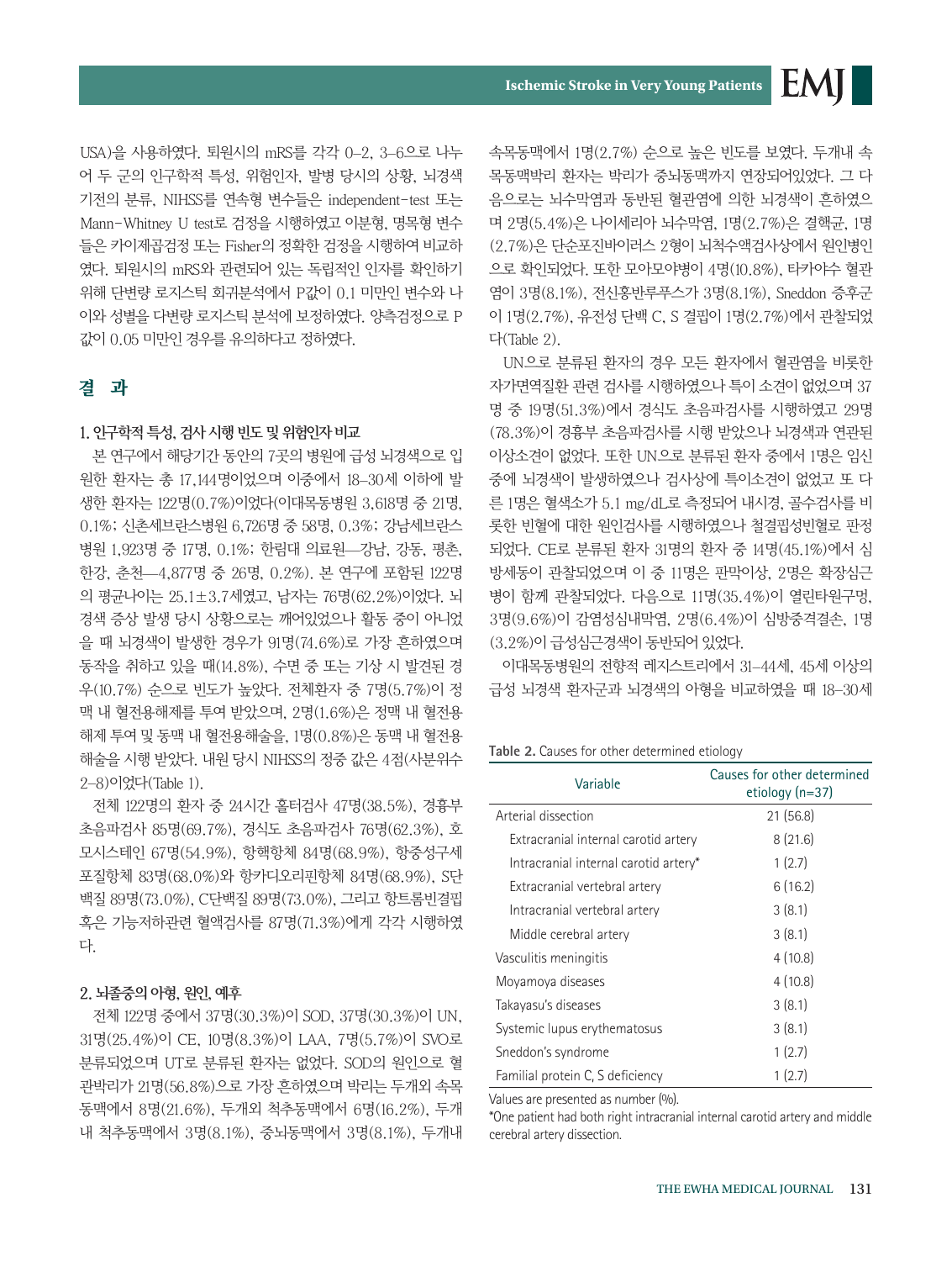**EM** 

의 환자들은 유의하게 SOD와 UN군이 많았으며 31–44세, 45세 이상 급성 뇌경색 환자들은 LAA 및 SVO아형이 많았으며 나이가 많은 군으로 갈수록 LAA, SVO가 아형이 많아지고 SOD군은 적 어지는 양상을 보였다(P=0.001)(Fig. 1, Supplementary Table 1).

전체 환자 112명 중 106명의 환자(94.6%)에서 뇌경색 발생 후 3개월 때 mRS를 확인하였다. 이 중에서 27명(25.4%)이 예후가 좋지 않았다(mRS≥3). 직업과 신체활동여부, 기상 시 발생여부 등은 예후에 차이가 없었다. 뇌경색으로 입원하여 병원 내에서 사 망한 환자는 총 6명(4.9%)이었다. 나이와 성별, 단변량 분석에 서 P값이 0.1 미만의 변수인 NIHSS와 뇌경색의 아형을 보정하여 다변량 로지스틱회귀분석을 시행한 결과 NIHSS(교차비, 2.94; 95% 신뢰구간, 1.61–5.37; P=0.001)와 뇌경색의 아형 중 CE(교 차비, 4.68; 95% 신뢰구간, 1.42–15.48; P=0.011) 만이 통계적 으로 유의하게 뇌경색 이후 3개월째의 나쁜 예후(mRS≥3)와 독 립적으로 연관되어 있었다(Table 3).

#### 3. 남녀비교

환자 군을 남자와 여자로 나누어 비교하였을 때, 흡연력(63.2% vs. 13.0%, P=0.001)은 남자가 흔하였고 남자가 활동 중에 발생 한 경우가 더 흔하였으나(21.1% vs. 4.3%, P=0.013) 그 외 고혈



**Fig. 1.** Stroke subtype comparison for very young age (18–30 years old) with young age (31–44 years old) or above young age ( $\geq$ 45 years old). Values are presented as number (%). The stroke of other determined etiology and undetermined negative evaluation stroke subtype were more frequently noted in 18–30 years old patients than those of 31–44 years old and ≥45 years old. The frequency of large artery atherosclerosis and small vessel occlusion subtypes was increased in elderly groups (31–44 years old and ≥45 years old groups; P=0.001).

압, 당뇨, 고지혈증, 음주력, 그리고 심방세동의 동반 빈도, 직업, 뇌경색의 아형 및 뇌경색 발생 후 3개월째의 mRS에 차이가 없었 다.

## 고 찰

본 연구는 주로 40–50대 이하의 환자를 대상으로 한 이전의 연 구와는 다르게 더 젊은 30세 이하에서 발생한 뇌경색의 원인, 아 형 및 뇌경색 발생 후 3개월째의 예후에 대해 확인하였다. 전체 뇌경색 환자 중에서 약 7.1%의 환자가 30세 이하에서 뇌경색이 발생하였으며 뇌경색의 아형 중에서는 SOD가 가장 흔하였고 혈 관박리가 주요원인이었다. 뇌경색 발생 후 3개월째의 예후는 CE 아형인 경우 좋지 않았다.

45세미만에서 발생한 뇌경색을 대상으로 한 이전 연구들에서 가장 흔한 뇌경색의 아형은 SOD, UN 순이었고 다음으로는 CE 또는 LAA였다[3,15,16]. 15–29세와 30–40세 사이에 발생한 뇌 경색의 아형을 비교한 이전 보고에 의하면 15–29세군이 30–40세 군보다 상대적으로 SOD가 흔하였고 CE의 아형의 빈도는 큰 차이 가 없었다[3]. 18–44세의 한국인 뇌경색 환자를 대상으로 하였던 이전 연구에서는 SOD, LAA, CE의 순으로 빈도가 높았다[5]. 그 러나 30세 미만의 환자만을 대상으로 뇌경색의 아형을 분석해보 면 SOD, UN, CE의 순서로 빈도가 높았으며[5] 이는 우리의 연구 결과와 유사하였다.

본 연구에서 가장 흔한 뇌경색의 아형은 SOD였으며 그 중에서 도 두개외 척추동맥 박리 및 척추동맥박리가 흔하였다. 혈관의 박 리 특히 경부혈관의 박리는 청, 장년층에 발생하는 뇌경색의 원인 중 20%에 달한다고 알려져 있으며[17], 본 연구의 56.8%보다 낮

**Table 3.** Independent factors for poor functional outcome at 3 months (mRS≥3)

| Variable                     | Adjusted OR<br>(95% confidence interval) | P-value |  |
|------------------------------|------------------------------------------|---------|--|
| Male sex                     | $1.41(0.56 - 3.54)$                      | 0.455   |  |
| Age (yr)                     | $0.96(0.84 - 1.09)$                      | 0.564   |  |
| <b>NIHSS</b>                 | $2.94(1.61 - 5.37)$                      | 0.001   |  |
| Stroke subtype               |                                          |         |  |
| Large artery atherosclerosis | $1.53(0.23 - 9.91)$                      | 0.652   |  |
| Small vessel occlusion       | No case                                  |         |  |
| Cardioembolism               | $4.68(1.42 - 15.48)$                     | 0.011   |  |
| Other determined etiology    | $1.37(0.38 - 4.86)$                      | 0.626   |  |
| Undetermined negative        | Reference                                |         |  |

mRS, modified Rankin scale; OR, odds ratio; NIHSS, National Institute of Health Stroke Scale.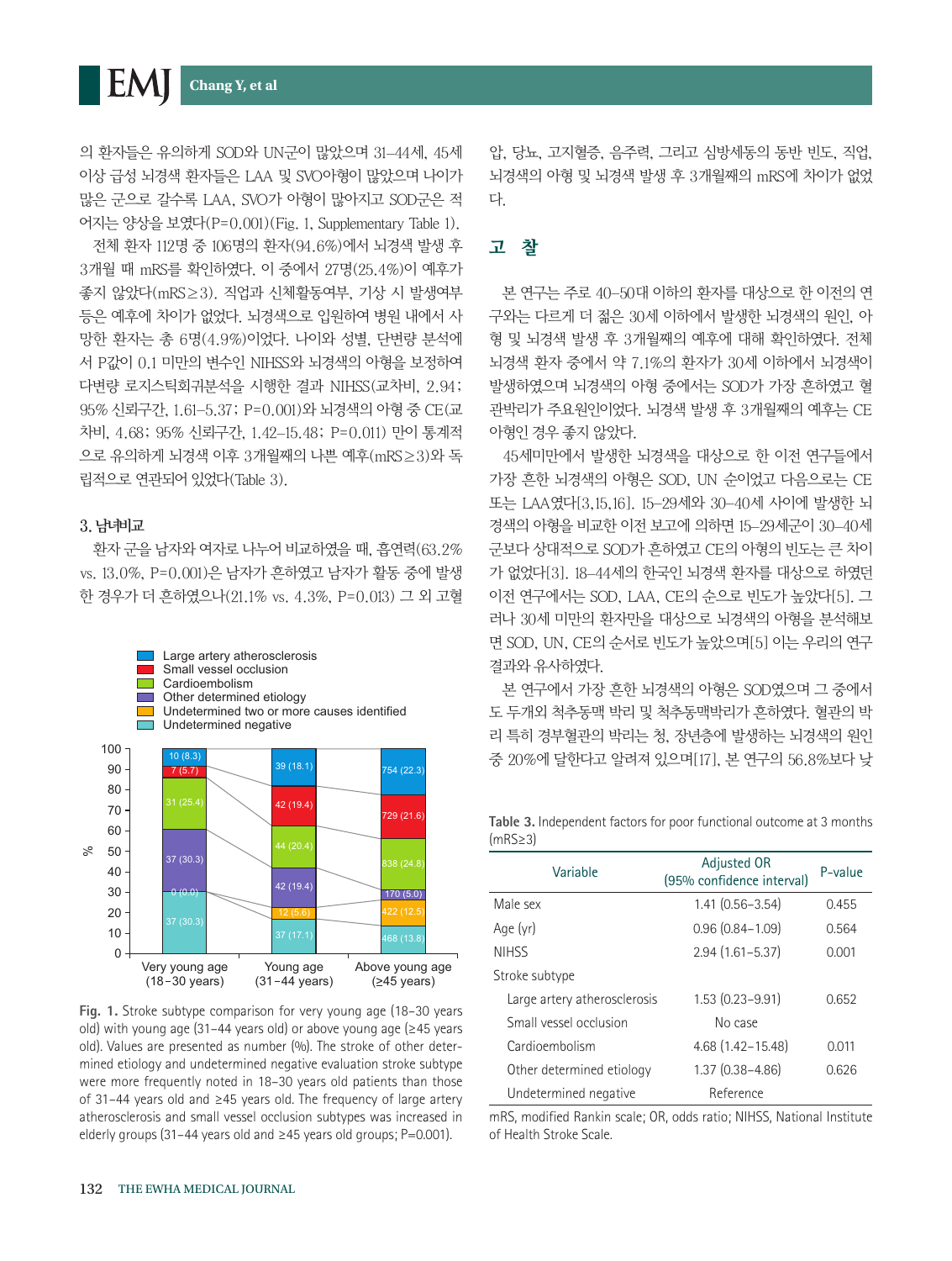은 경향을 보였는데 이는 우리 연구가 상대적으로 더 젊은 사람만 을 연구에 포함했기 때문으로 생각된다[18]. 우리 연구에서는 경 부혈관의 박리뿐만 아니라 두개내 혈관 박리도 있었다. 서양인에 비해 동양인에서는 자발성 두개내 혈관 박리가 상대적으로 흔하 다고 알려져 있으며 대개 내경동맥의 원위부에서 중뇌동맥부위 또는 중뇌동맥 단독으로 발생한다[19]. 본 연구에서도 두개내 속 목동맥 박리환자가 속목동맥부터 중뇌동맥까지 박리소견을 보여 이전의 연구와 일치하는 양상을 보였다.

뇌경색의 아형 중 CE는 예후가 좋지 않으며 치명적일 수 있다고 알려져 있다[20]. 젊은 나이에 발생하는 CE의 주요 원인으로 류 마티스 열의 합병증으로 인한 판막질환을 들 수 있다. 또한 판막질 환은 심방세동과 같은 뇌경색의 중요원인을 흔히 동반한다[17]. 실제 본 연구에서도 CE환자중의 다수가 판막질환을 가지고 있었 으며 대부분 심방세동을 동반하였다. 더구나 본 연구에서도 CE환 자는 뇌경색 발생 후 3개월 째의 좋지 못한 예후와 연관되어있었 다. 따라서 30세 이하에서 CE아형으로 뇌경색이 발생한 경우에 는 예후가 좋지 못할 수도 있음을 인지해야 한다.

본 연구에서는 전체환자의 10.8%가 감염으로 인한 혈관염으 로 인해 뇌경색이 발생하였다. 이는 이전연구의 45세 미만에서 감 염으로 인한 뇌경색의 빈도가 약 7%였다는 이전의 연구와 비교하 였을 때 빈도가 약간 높았다[21]. 또한 감염의 원인도 HIV 감염이 가장 중요한 원인이었던 이전 연구와는 달리[21] 나이세리아 뇌수 막염이 주요 원인이었다. 나이세리아 뇌수막염은 젊은 나이에 발 생한 뇌수막염의 흔한 원인 중의 하나이고 우리나라 젊은 성인의 인후면봉채취에서 흔히 관찰되는 균이다[22]. 그러나, 나이세리 아 뇌수막염과 동반된 뇌경색 환자의 수가 2명에 불과하여 일반 화하기에는 무리가 있으며 이전 연구에서 나이세리아 뇌막염이 다 른 세균성 뇌막염에 비하여 뇌졸중 빈도가 낮게 보고되어서 향후 추가 연구가 필요하다[23]. 외국의 보고와 본 연구와 주요 원인에 차이가 있는 것은 아마도 인종이 서로 다르고 연구방법에도 차이 가 있기 때문에 생긴 것으로 추측된다.

젊은 나이에 발생하는 뇌경색에서 모야모야병이 차지하는 빈도 는 15%에 달한다고 알려져 있고 일반적으로 10대 또는 30–40대 에 흔하다[24]. 30세 이하를 대상으로 한 본 연구에서는 모야모 야병의 빈도가 10.8%였는데 이는 본 연구에 포함된 연령대가 모 야모야병이 상대적으로 적게 나타나는 연령이기 때문일 수 있다.

기상 시 발생하는 뇌경색은 보고에 따라 다르지만 전체 뇌경색 중에서 약 20%정도로 생각된다[25]. 본 연구에서는 기상 시에 발 생하는 뇌경색이 10.7%정도로 빈도가 낮았다. 이는 본 연구에 포 함된 환자의 연령대가 상대적으로 젊기 때문에 중, 장년층의 뇌경 색과 주로 연관되어있는 고전적인 뇌경색의 위험인자 및 자율신경 조절이상이 상대적으로 적었기 때문이라 생각된다. 또한 본 연구 에서는 운동을 포함한 동작을 취하고 있을 때 발생한 뇌경색이 전 체의 약 14.8%였다. 전향적 레지스트리를 통하여 신체활동과 뇌 경색의 관계를 분석한 이전 연구에서는 전체 뇌경색 환자 중 약 5% 정도가 운동 및 무거운 것을 들어올리는 등의 동작을 취한지 수시간 이내에 뇌경색이 발생할 가능성이 상대적으로 동작을 취 하지 않은 환자 군보다 높다고 보고하였다[26]. 본 연구와의 차이 는 아마도 연구에 포함된 연령대로부터 기인하는 것으로 생각되며 향후 이 부분에 대한 추가적인 연구가 필요하다.

**EMI** 

본 연구는 몇 가지 제한 점이 있다. 첫째, 비록 전향적 레지스트 리에서 환자를 포함하였지만 후향적 연구이고 출혈성 뇌졸중을 포함하지 못하였기 때문에 선택 치우침이 존재한다. 둘째, 여러 병 원의 자료에서 연구에 포함된 환자의 수가 적지 않지만 30세 이 하 환자 전체를 대표하기에는 수가 부족하며 하며 모든 병원이 뇌 경색의 원인을 감별하기 위해 일치된 진단방법 및 검사를 시행하 지 못하였다. 더구나 연구방법의 한계로 동일기간에 각 병원에 내 원한 31–44세, 45세 이상 전체 뇌경색 환자의 아형을 포함한 여 러 특성과 비교하지 못하여 추후 이에 대한 연구가 필요하다. 셋 째, 본 연구의 연구기간이 약 15년으로 길었지만 우리나라의 전체 뇌졸중 환자 군의 특성의 변화를 반영하기에는 연구에 포함된 환 자의 수가 많지 않아 추가적인 결과분석이 어려웠다. 넷째, 젊은 성인의 뇌졸중의 위험인자로 고려되는 낮은 신체활동상태와 비 만 등을 확인하지 못하였다. 다섯째, 뇌경색의 분포와 다발성, 양 측성 침범여부와 두통, 어지럼증 등의 동반증상에 대한 정보를 확 인하지 못하였다. 마지막으로 뇌졸중 발생 당시 상황에 대한 회상 치우침이 있을 수 있다. 따라서, 본 연구의 결과는 신중하게 해석 되어야 한다.

결론적으로, 본 연구는 30세 이하에서 발생하는 뇌경색은 전체 의 7.1% 가량 되며 뇌경색의 아형 중 SOD가 가장 흔하였고 주요 원인은 혈관박리였음을 보여주었다. 또한 CE아형의 경우 뇌경색 발생시 30세 이하임에도 불구하고 좋지 않은 예후와 연관되어 있 었기 때문에 각별한 주의가 필요함을 주지시켜준다.

## 감사의 글

This research was supported by grants of Basic Science Research Program through the National Research Foundation of Korea (NRF) funded by the Ministry of Education (2015R1D1A1A01057934), Korean Neurology Society and Korean Neurosonology Society.

## **References**

1. Kristensen B, Malm J, Carlberg B, Stegmayr B, Backman C, Fagerlund M, et al. *Epidemiology and etiology of ischemic stroke*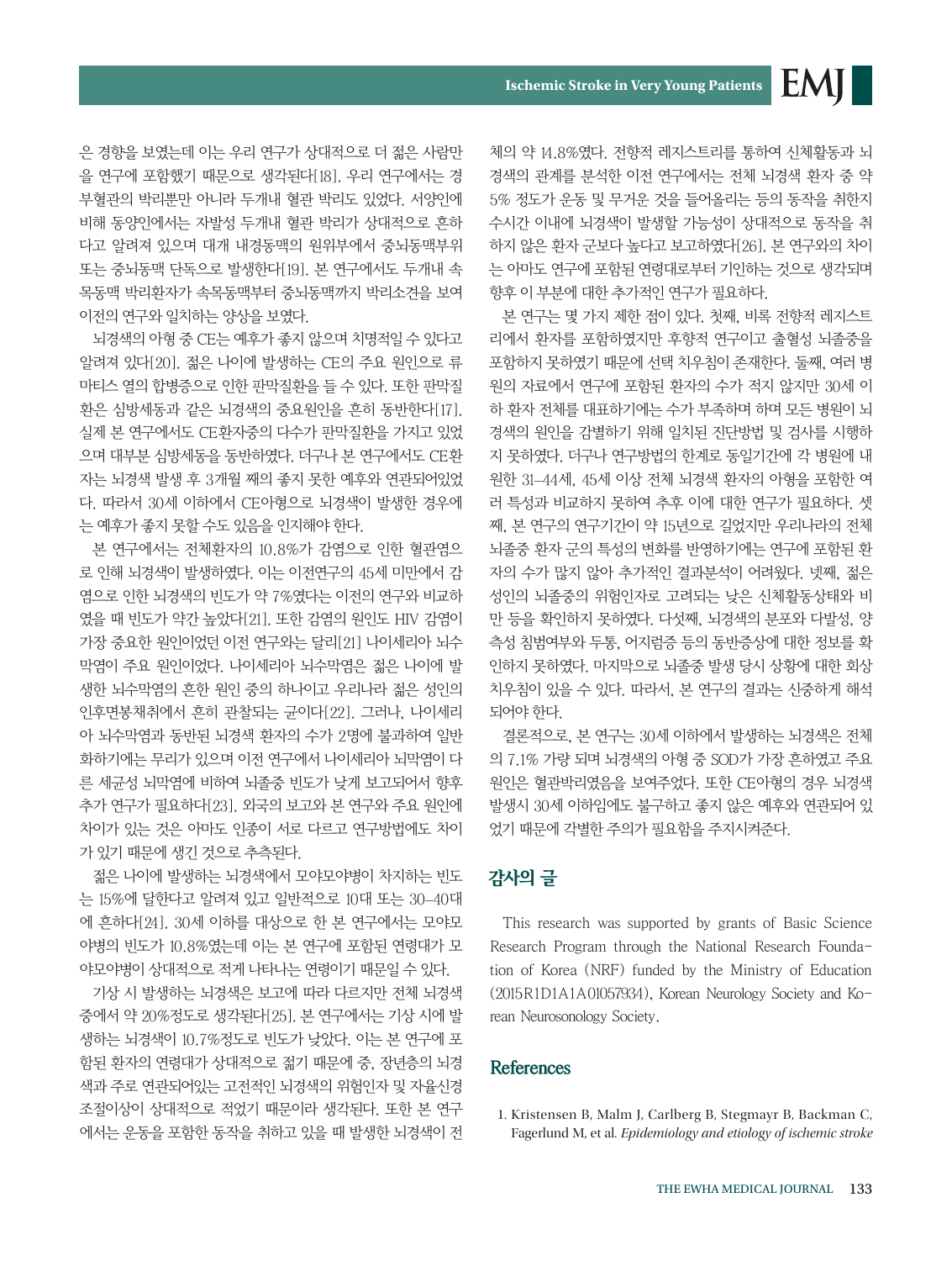*in young adults aged* 18 to 44 years in northern Sweden. Stroke 1997;28:1702-1709.

- 2. Carolei A, Marini C, Ferranti E, Frontoni M, Prencipe M, Fieschi C. *A prospective study of cerebral ischemia in the young: analysis of pathogenic determinants.* The National Research Council Study Group. *Stroke* 1993;24:362-367.
- 3. Siqueira Neto JI, Santos AC, Fabio SR, Sakamoto AC. Cerebral infarction in patients aged 15 to 40 years. *Stroke* 1996;27:2016- 2019.
- 4. Hong KS, Bang OY, Kang DW, Yu KH, Bae HJ, Lee JS, et al. *Stroke statistics in Korea: part I.* Epidemiology and risk factors: a report from the Korean Stroke Society and Clinical Research Center For Stroke. *J Stroke* 2013;15:2-20.
- 5. Kwon SU, Kim JS, Lee JH, Lee MC. *Ischemic stroke in Korean young adults. Acta Neurol Scand* 2000;101:19-24.
- 6. Tibæk M, Dehlendorff C, Jørgensen HS, Forchhammer HB, Johnsen SP, Kammersgaard LP. *Increasing incidence of hospitalization for stroke and transient ischemic attack in young adults: a registry-based study. J Am Heart Assoc* 2016;5:e003158.
- 7. Song TJ, Suh SH, Min PK, Kim DJ, Kim BM, Heo JH, et al. *The influence of anti-platelet resistance on the development of cerebral ischemic lesion after carotid artery stenting. Yonsei Med J*  2013;54:288-294.
- 8. Lee BI, Nam HS, Heo JH, Kim DI; Yonsei Stroke Team. *Yonsei Stroke Registry: analysis of* 1,000 patients with acute cerebral infarctions. Cerebrovasc Dis 2001;12:145-151.
- 9. Song TJ, Cho HJ, Chang Y, Choi K, Jung AR, Youn M, et al. *Low plasma proportion of omega* 3-polyunsaturated fatty acids predicts poor outcome in acute non-cardiogenic ischemic stroke patients. J Stroke 2015;17:168-176.
- 10. Lee BC, Hwang SH, Jung S, Yu KH, Lee JH, Cho SJ, et al. *The Hallym Stroke Registry: a web-based stroke data bank with an analysis of* 1,654 consecutive patients with acute stroke. Eur Neurol 2005;54:81-87.
- 11. Song TJ, Kim J, Lee HS, Nam CM, Nam HS, Kim YD, et al. *Distribution of cerebral microbleeds determines their association with impaired kidney function. J Clin Neurol* 2014;10:222-228.
- 12. Hillbom M, Numminen H, Juvela S. *Recent heavy drinking of alcohol and embolic stroke. Stroke* 1999;30:2307-2312.
- 13. Adams HP Jr, Bendixen BH, Kappelle LJ, Biller J, Love BB, Gordon DL, et al. *Classification of subtype of acute ischemic stroke: definitions for use in a multicenter clinical trial.* TOAST. Trial of Org 10172 in Acute Stroke Treatment. *Stroke* 1993;24:35-41.
- 14. Provenzale JM, Sarikaya B. *Comparison of test performance characteristics of MRI, MR angiography, and CT angiography in the diagnosis of carotid and vertebral artery dissection: a review of the medical literature. AJR Am J Roentgenol* 2009;193:1167-1174.
- 15. Williams LS, Garg BP, Cohen M, Fleck JD, Biller J. *Subtypes of ischemic stroke in children and young adults. Neurology*  1997;49:1541-1545.
- 16. Putaala J, Metso AJ, Metso TM, Konkola N, Kraemer Y, Haapaniemi E, et al. *Analysis of* 1008 consecutive patients aged 15 to 49 with first-ever ischemic stroke: the Helsinki young stroke registry. Stroke 2009;40:1195-1203.
- 17. Ghandehari K, Moud ZI. *Incidence and etiology of ischemic stroke in Persian young adults. Acta Neurol Scand* 2006;113:121- 124.
- 18. Rubinstein SM, Peerdeman SM, van Tulder MW, Riphagen I, Haldeman S. *A systematic review of the risk factors for cervical artery dissection. Stroke* 2005;36:1575-1580.
- 19. Debette S, Compter A, Labeyrie MA, Uyttenboogaart M, Metso TM, Majersik JJ, et al. *Epidemiology, pathophysiology, diagnosis, and management of intracranial artery dissection. Lancet Neurol*  2015;14:640-654.
- 20. Grau AJ, Weimar C, Buggle F, Heinrich A, Goertler M, Neumaier S, et al. *Risk factors, outcome, and treatment in subtypes of ischemic stroke: the German stroke data bank. Stroke* 2001;32:2559- 2566.
- 21. Onwuchekwa AC, Onwuchekwa RC, Asekomeh EG. *Stroke in young Nigerian adults. J Vasc Nurs* 2009;27:98-102.
- 22. Durey A, Bae SM, Lee HJ, Nah SY, Kim M, Baek JH, et al. *Carriage rates and serogroups of Neisseria meningitidis among freshmen in a university dormitory in Korea. Yonsei Med J* 2012;53:742-747.
- 23. Bodilsen J, Dalager-Pedersen M, Schonheyder HC, Nielsen H. *Stroke in community-acquired bacterial meningitis: a Danish population-based study. Int J Infect Dis* 2014;20:18-22.
- 24. Kim JS. *Moyamoya disease: epidemiology, clinical features, and diagnosis. J Stroke* 2016;18:2-11.
- 25. Koton S, Tanne D, Bornstein NM, Investigators N. *Ischemic stroke on awakening: patients' characteristics, outcomes and potential for reperfusion therapy. Neuroepidemiology* 2012;39:149-153.
- 26. Mostofsky E, Laier E, Levitan EB, Rosamond WD, Schlaug G, Mittleman MA. *Physical activity and onset of acute ischemic stroke: the stroke onset study. Am J Epidemiol* 2011;173:330-336.